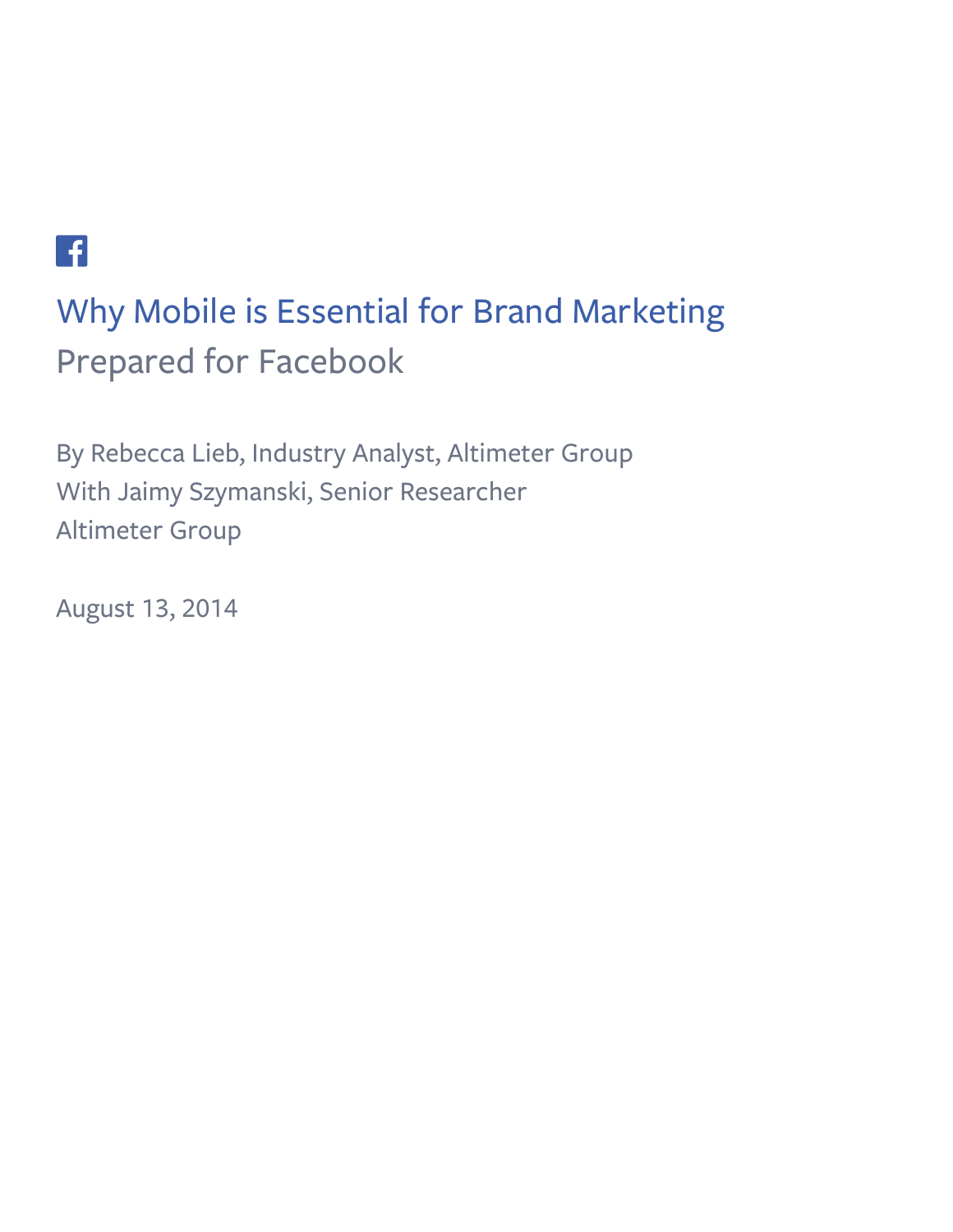#### Table of Contents

- I. Executive Summary
- II. The mobile imperative: Why now?
- III. The New Mobile Audience
- IV. The Mobile Advantage
- V. Tackling mobile has its challenges
- VI. Best Practices
- VII. About the Authors
- VIII. Endnotes

#### Key Takeways:

Make sure mobile marketing is aligned with brand goals: Like other types of brand advertising, mobile should be measured across brand goals such as awareness, sentiment, purchase consideration, propensity to recommend and other brand metrics.

Organize for mobile: To ensure mobile is incorporated into other marketing initiatives, encourage integration among media, brand, mobile, digital and social teams to achieve marketing goals.

Make mobile part of an integrated strategy: Mobile strategies should be seamlessly integrated into existing marketing strategies and customer experience efforts for brands to build engagement and to maintain a respectful relationship with consumers.

Adopt a coordinated content approach: Mobile creates additional demands for content and strong content coupled with an integrated media approach can help ensure a brand's message, voice and identity are clear, consistent, recognizable and consistently and often synchronously reinforced.

## I. Executive Summary

Mobile marketing is rapidly emerging as the biggest opportunity for brands seeking to reach people efficiently at scale. Around the world, people are now spending more time using their mobile devices than they are watching TV. In May 2014, mobile platforms, including smartphones and tablets,

accounted for 60% of total digital media time, up from 50% a year earlier.<sup>1</sup> Mobile apps accounted for 51% of all digital media time spent during that period.

60% of total digital media time spend is on mobile devices  $(May 2014)^1$ 

Marketers globally are just starting to wake up to this shift in consumer behavior. Emarketer forecasts U.S. marketers' spending on mobile advertising (tablets and smartphones) in 2014 will increase 83%, or by \$8.04 billion, over the previous year, leading 2014's rise in total U.S. media ad spending<sup>2</sup>. The firm expects mobile to make up nearly 10% of all media

 $~10%$ of all media ad spending by the end of 2014 will be on mobile<sup>2</sup>

ad spending by the end of 2014. If that happens, mobile ad spending for the first time would overtake ad spending on newspapers, magazines and radio to represent the third-largest individual advertising placement after TV and desktops/laptops.

The spending shift comes as mobile increasingly becomes the go-to device, with people using their mobiles to browse, comparison-shop and ultimately buy things. According to Mobile Marketer, some 38% of consumers say they would use their mobile devices to take action after seeing a television ad, while 36% say they would use a mobile device in response to a call-to-action on a print ad.3

With mobile interwoven into consumers' lifestyles -- people could now be checking their phones as much as 150 times a day<sup>4</sup> -- brands are looking to the channel to accomplish marketing objectives well beyond

direct response and e-commerce. In fact, mobile marketing budgets are rising sharply, with 63% of marketers planning to increase investment in 2014. Still, less than 60% of brands have integrated mobile into broader marketing initiatives.<sup>5</sup>

People could be checking their phones as much as 150 $x$  a day<sup>4</sup>

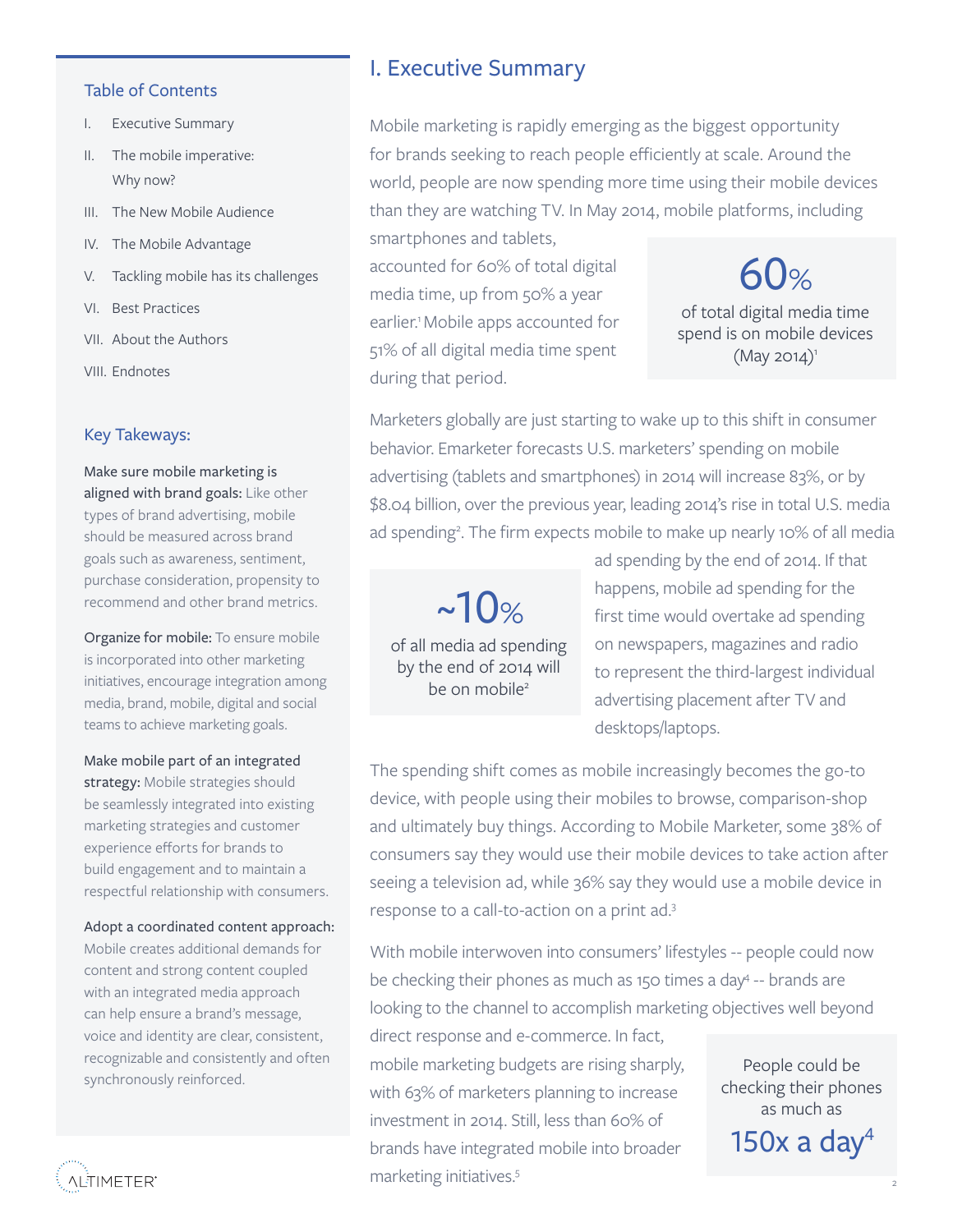Mobile offers huge promise for brands looking to share their messages. Some 80% of marketers who currently use mobile marketing say they believe their efforts do or will produce a return on investment.<sup>6</sup> Mobile takes targeting distinct customer segments a step further than digital marketing allows, as devices help brands track customers who share data in exchange for a

# 80%

of mobile marketers say they believe their efforts will produce ROI<sup>6</sup>

personalized experience. Mobile is also becoming essential for building awareness and consideration. A Nielsen study commissioned by Google found that today's consumers spend more than 15 hours per week researching on mobile devices, and visit mobile websites 6 times per week. And, a full 93% of people who use mobile research actually go on to complete a purchase.<sup>7</sup>

Yet, brands can't assume that mobile's 24/7 presence in peoples' lives grants marketers free rein to push information to customers via mobile. To gain immediate and direct access to their customers, brands will need to develop and pursue truly mobile-first strategies.

Marketers that have found success on mobile invest in advertising and app development that mirrors customer behaviors and engagement patterns. Among apps, Facebook enjoys the greatest usage (75.4% of U.S. app users use its official mobile app, 25.1% use Facebook Messenger), with YouTube trailing close behind (52.7%).<sup>8</sup>

Despite mobile's great promise for brands, many marketers are struggling to adapt to the new trend. For many, it's a question of creating the right organizational structure, as mobile can remain a puzzle to marketers who don't see the full picture of their customers' journey and device use. Others also wrestle with the challenges of creating mobile strategies that complement and amplify other digital marketing efforts so that peoples' experiences remain consistent across all devices.

Measuring mobile's impact remains tricky, too, as brands can't always accurately attribute mobile exposures to shifts in brand impact in areas such as favorability and purchase consideration. Adding to these challenges, traditional online banner ads ultimately detract from the brand on mobile, where the real estate is much smaller.

Yet as mobile usage and time spent continue to rise sharply, marketers-particularly large ones-can no longer afford to ignore the channel.

To successfully use mobile, brands will have to identify new ways to measure its impact on brand, most likely moving beyond cookie-based methodologies to accurately capture mobile's contribution to the consumer journey across multiple devices. Brands will also want to confirm that mobile aligns with brand goals such as awareness, sentiment, purchase consideration, propensity to recommend and other established metrics. Marketers will also have to organize around the opportunity by integrating mobile with existing digital brand and other marketing teams.

For brands to build engagement and maintain respectful relationships with consumers, mobile strategies must become seamlessly integrated into existing marketing strategies and customer-experience efforts. Brands will also need to ensure that strong content for mobile is coupled with an integrated media approach to keep the brand's message, voice and identity clear.

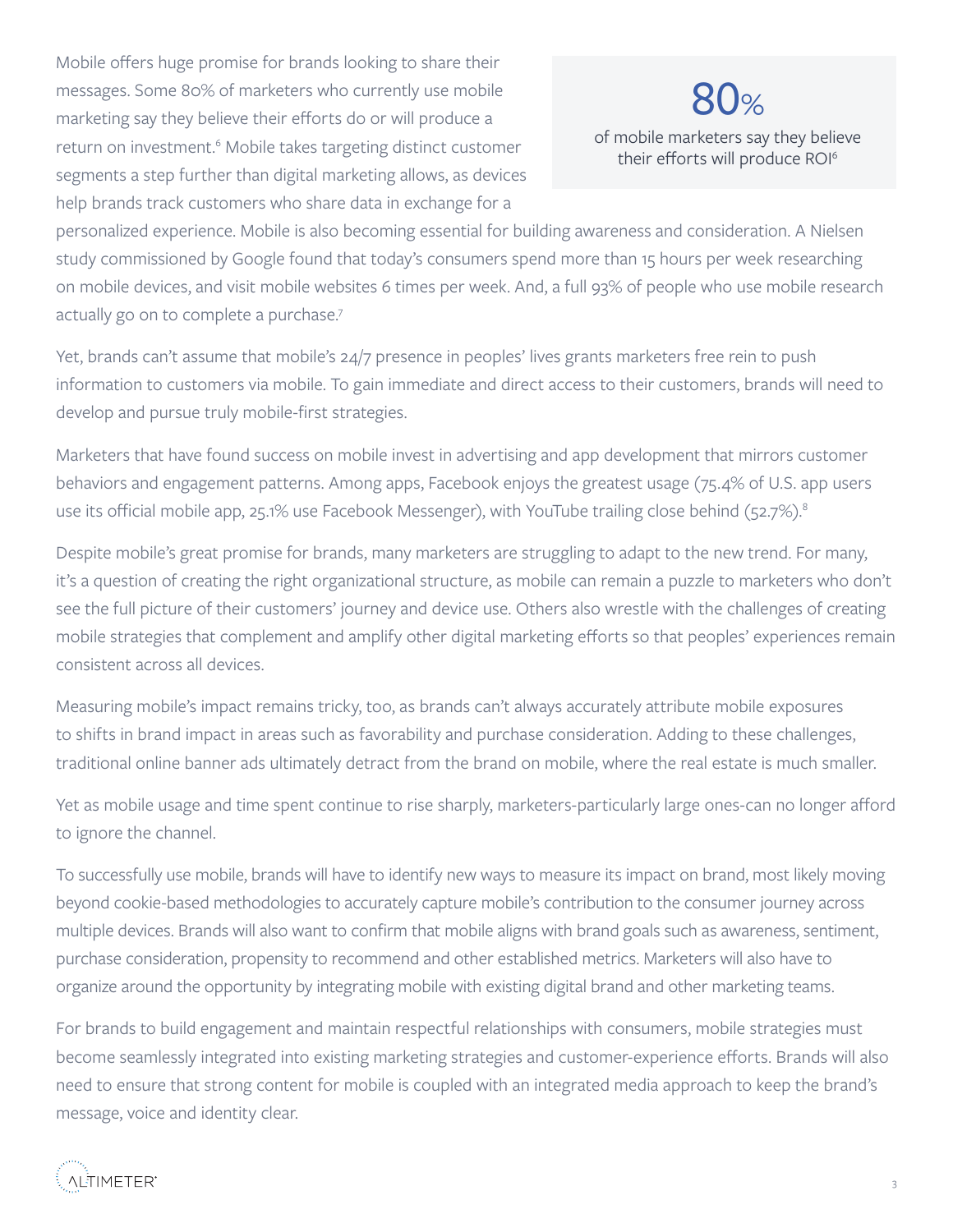# II. The mobile imperative: Why now?

Mobile today equals mass media, a trend that offers brand marketers unprecedented opportunities to connect with people in incredibly personal ways on devices that are by their sides nearly 24/7. In May 2014, mobile platforms including smartphones and tablets accounted for 60% of total digital media time, up from 50% a year earlier.9 Mobile apps accounted for 51% of all digital media time spent during that period.

51% of total digital media time is spent on mobile apps (May 2014)<sup>9</sup>

Effectively, it's safe to say that everyone is going mobile. Consider that,

among the 1.31 billion people globally (as of June 30, 2014) using Facebook each month, 30% of those who log on daily do so exclusively on their mobile phones.<sup>10</sup> What's more, 91% of American adults own a mobile phone, more than half use a smartphone,<sup>11</sup> and tablets and e-readers are ubiquitous. Brands seeking to reach existing and potential customers at a point of peak engagement will increasingly want to use the channel that arguably has become the "first screen" for many.

The notion that mobile is secondary to any other device was forever dispelled in 2013. Not only did more mobile phones and tablets sell in 2013 than PCs, but time spent on mobile devices also surpassed desktop computers.<sup>12</sup> Brand marketers, particularly those seeking a mass audience, will want to reach consumers where they spend the majority of their time: on the devices they "can't imagine living without."<sup>13</sup>

Martin Lange, executive marketing director of digital strategy and global head of Mobile@Ogilvy, Ogilvy & Mather, agrees, "We already know that more than 50% of mobile behavior is actually happening at home, where people may have a TV running, a radio running…I would look for second-screen experiences to have a massive impact and be very successful in market as well."<sup>14</sup>

 $60%$ of U.S. adults who are online use at least 2 devices every day<sup>15</sup>

Ads delivered in a native format such as Facebook's linear News Feed format generate an

> 18% higher lift in purchase intent<sup>16</sup>

Brands and researchers are racing to understand what these changes mean for their marketing strategies. For starters, more than 60% of U.S. adults who are online use at least 2 devices every day, and more than 40% of them sometimes start an activity-such as shoppingon 1 device only to finish it on another.<sup>15</sup> Consumer behavior and expectations have irrevocably changed, and brands that recognize and address this cultural and behavioral shift will be rewarded with both attention and advocacy.

#### Customers today expect more from brands

Consumers have adopted an "always on" mentality in regard to media consumption, constantly seeking out new forms of connection and stimulation. Mobile offers the opportunity for brands to reach consumers at their most engaged state, fully absorbed in the content in front of them. Ads delivered in a native format such as Facebook's

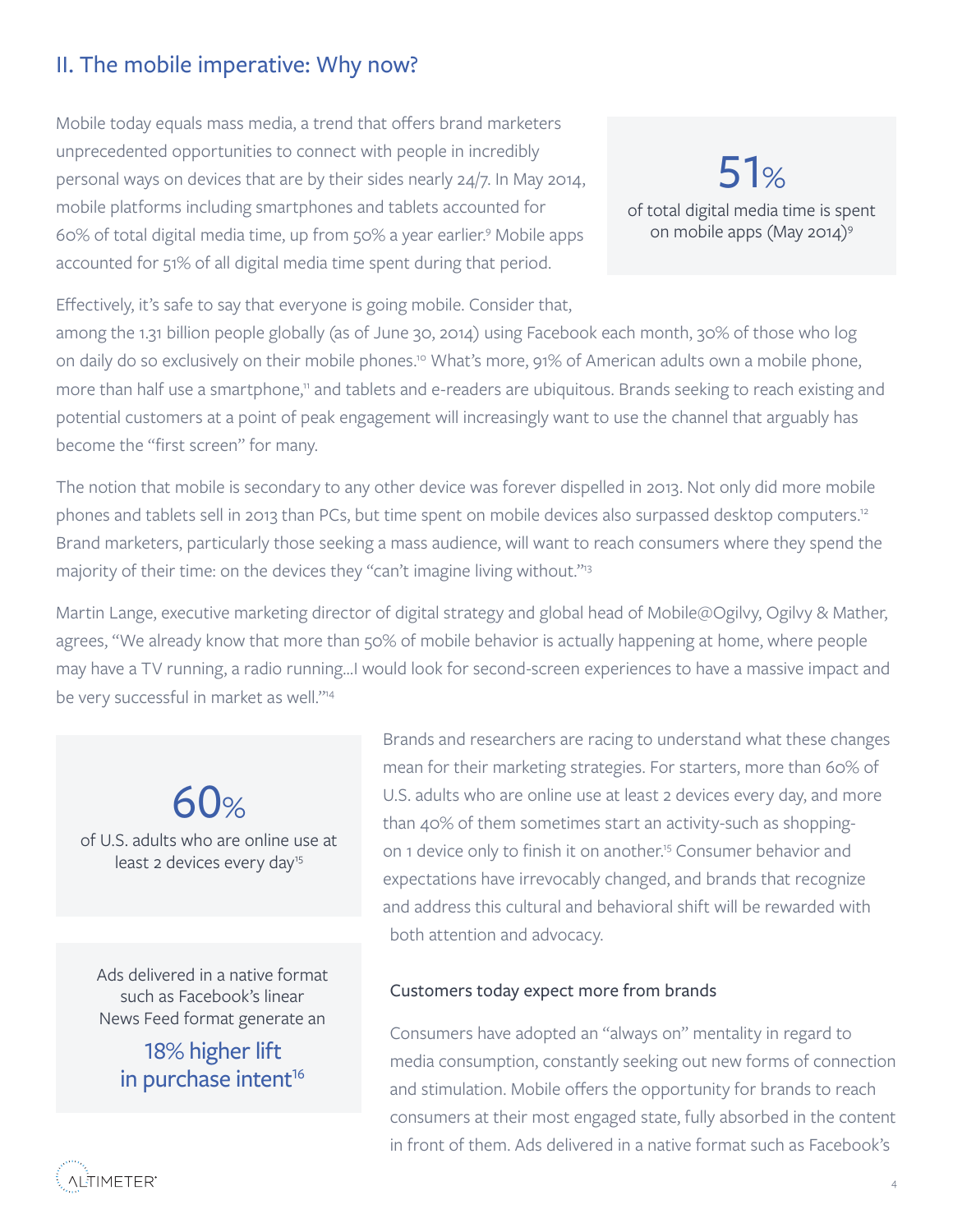linear News Feed format generate an 18% higher lift in purchase intent and a 9% higher increase in brand affinity than ads delivered in a banner format, according to research from Sharethrough/IPG Media Labs.16

The growing importance of mobile in peoples' everyday lives can partially be attributed to the FOMO (fear of

missing out). Many people also say they're addicted to their phones because their friends complain when they haven't spent enough time monitoring their mobile communications.<sup>17</sup> Whatever the reason, it's a mindset that keeps mobile users tuned in to their networks almost constantly, and spending 40 minutes per day on average on Facebook.<sup>18</sup> Smartphone owners of all generations check their devices for messages, alerts, and calls even when they're not ringing or vibrating. Getting the latest news, watching videos, and reading email can all be done more conveniently from a mobile phone. Mobile communication can be highly intimate and private; consumers sleep with their devices at bedside to not miss incoming alerts or communications.19 In fact, 51% of mobile users say notifications are the first thing they check when they pick up their phone.<sup>20</sup> Overall, people could now be checking their phones as much as 150 times a day, says Mary Meeker of Kleiner Perkins Caufield Byers.<sup>21</sup>

Yet brands can't assume that this 24/7 presence of mobile grants them free rein to push information to customers via mobile. David Berkowitz, chief marketing officer at MRY, points out that it's a delicate balance requiring an understanding of how target audiences use mobile. "Consumers are increasingly turning to their mobile devices as soon as they wake up, before they go to sleep, and more frequently than they engage with any other medium throughout the day. On 1 level, marketers simply must make mobile brand advertising work for them. Digging deeper, brand marketers need to really understand how their target audience uses mobile."<sup>22</sup>

## Mobile teams are growing

One reason mobile budgets are growing is that enterprises are investing internally to bolster their mobile departments. Thirty-five percent of organizations now have a dedicated mobile team, the majority staffed with 2 to 3 people.<sup>23</sup> Yet often these divisions are functionally and culturally isolated from other digital and marketing initiatives, making them less effective than they could be.

## Brands find that investing in mobile pays off

With mobile literally interwoven into consumers' lifestyles, brands are embracing the channel for multiple purposes, including direct response, e-commerce, brand awareness and more. Mobile marketing budgets are rising sharply, with 63% of marketers planning increased investment in 2014.<sup>24</sup> Marketers are finding a way into their consumers' pockets most often via holiday or event campaigns (41%), cross-channel engagement tactics (36%)

63% of marketers planning increased investment in 2014<sup>24</sup>

40 minutes

per day

on average on Facebook<sup>18</sup>

People could now be checking their phones as much as

150 $x$  a day<sup>21</sup>

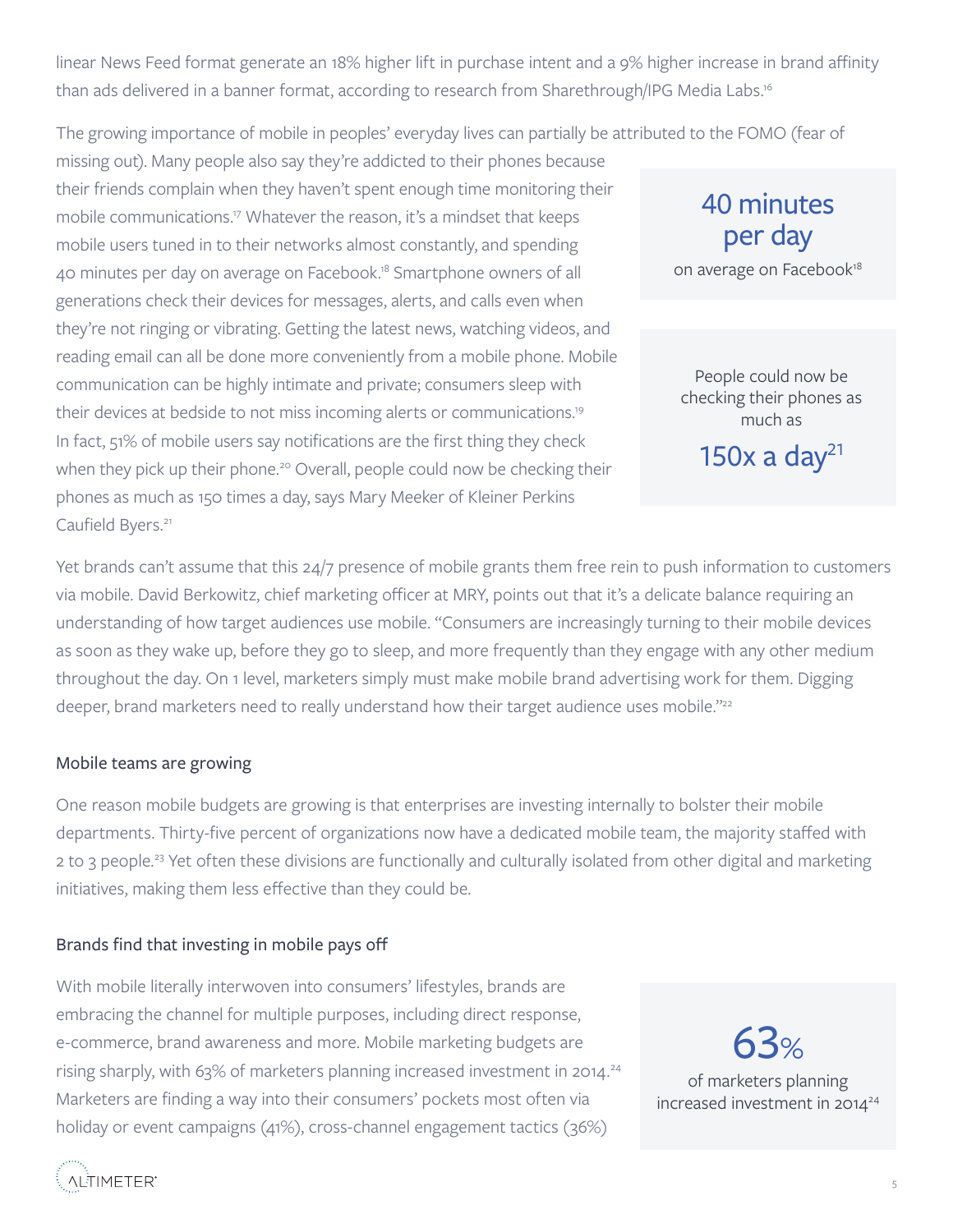and loyalty programs (36%). Eighty percent of marketers who currently employ mobile say they believe these efforts do or will produce a return on investment, yet 41% haven't integrated mobile into broader marketing initiatives.<sup>25</sup>

## Mobile spotlight: American Express

American Express is one brand that has made mobile a key part of its marketing efforts. The financial services giant has found success using mobile to increase participation in its annual Small Business Saturday event designed to encourage people to shop at their local small businesses.

Marie Devlin, American Express' SVP global advertising, media, and sponsorships, says the company uses native mobile behaviors, like watching and sharing video and downloading calendar reminders, to encourage consumers to both participate in the Small Business Saturday event as well as promote the event to their personal social communities. "We look at mobile advertising under the lens of its effectiveness in driving customer engagement," she shares. "Although our measurement of success differs by type of mobile strategy, in the end we want people to take action."<sup>26</sup>

## III. The New Mobile Audience

With mobile having achieved ubiquity, the "new" mobile audience resembles that of more traditional media. Mobile is no longer the domain of millennials, specific geographies or early adopters. The new mobile audience isn't new at all; it's consumers, period.

These consumers are more highly engaged than ever. U.S. adults spend an average of 3 hours and 17 minutes on mobile devices every day, $27$  with 60% using their phones to go online, 50% to download apps, and 49% to get "just-in-time" information, e.g. directions and recommendations (see Fig.  $1)^{28}$ . Brands that mirror their customers' mobile-first mentality will find success in reaching them in a place where they are increasingly likely to see and engage with brand messages.

3.28 Hours on mobile devices every day<sup>27</sup>

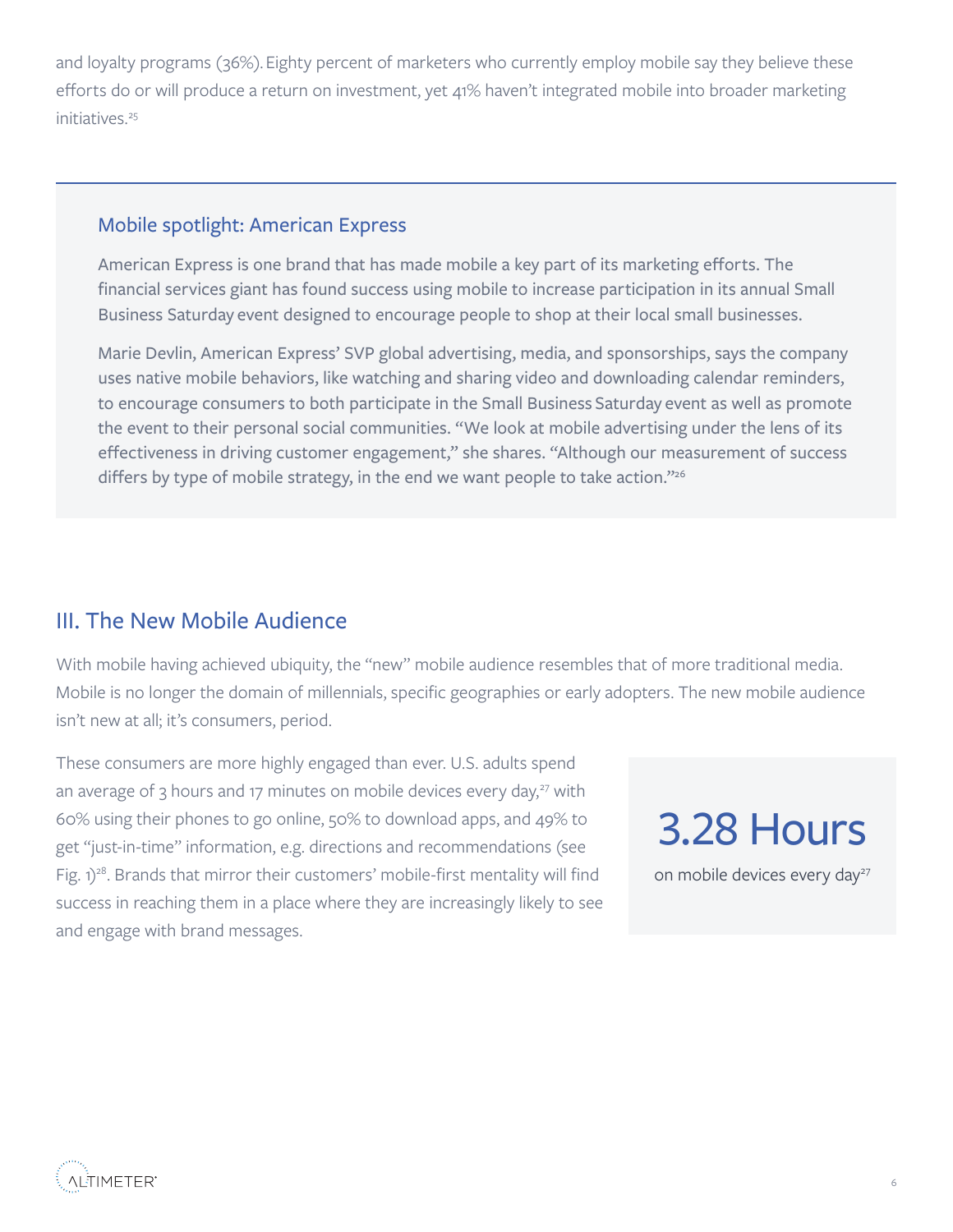### Figure 1. Cell phone activities, U.S. owners

#### Cell phone activities

*The % of cell phone owners who use their cell phone to...*

| 81 | send or receive text messages                                        |
|----|----------------------------------------------------------------------|
| 60 | access the Internet                                                  |
| 52 | send or receive email                                                |
| 50 | download apps                                                        |
| 49 | get directions, recommendations, or other location-based information |
| 48 | listen to music                                                      |
| 21 | participate in a video call or video chat                            |
| 8  | "check in" or share your location                                    |

Source: Pew Research Center's Internet & American Life Project Spring Tracking Survey, April 17 – May 19, 2013. N=2,076 cell phone owners. Interviews were conducted in English and Spanish and on landline and cell phones. The margin of error for results based on all cell phone owners is +/- 2.4 percentage points.

#### Mobile is redefining the customer experience

Why mobile first? Mobile is the channel where consumers are increasingly spending the most time. Never before have brands had such immediate and direct access to their customers. Mobile is a trusted research resource, point-of-service register and vehicle for recommendation and advocacy. Brands can sync with customers' mobile behaviors. That makes mobile marketing the priority, not an afterthought that is simply bolted on to other social and digital marketing efforts.

## Mobile Spotlight: Discover

Credit card purveyor Discover understands its customers' mobile footprint, and is operationalizing around it. The company sees over 20% of its online traffic from mobile devices and today, more customers use the web and its mobile app for customer service issues than call into its service center. As a consequence, Discover started a "mobile first" approach to deliver a seamless customer experience.

"We're starting to change how we think about the delivery of service and things we make available from mobile from a functionality perspective," says Discover's Mike Boush, head of digital, and Dan Gingiss, director of e-business and customer experience. "We're thinking mobile first, and then other processes second and third. By putting a cross-functional mobile layer across our business teams, we've been able to focus more on how to bring multiple experiences to mobile in a seamless application."<sup>29</sup>

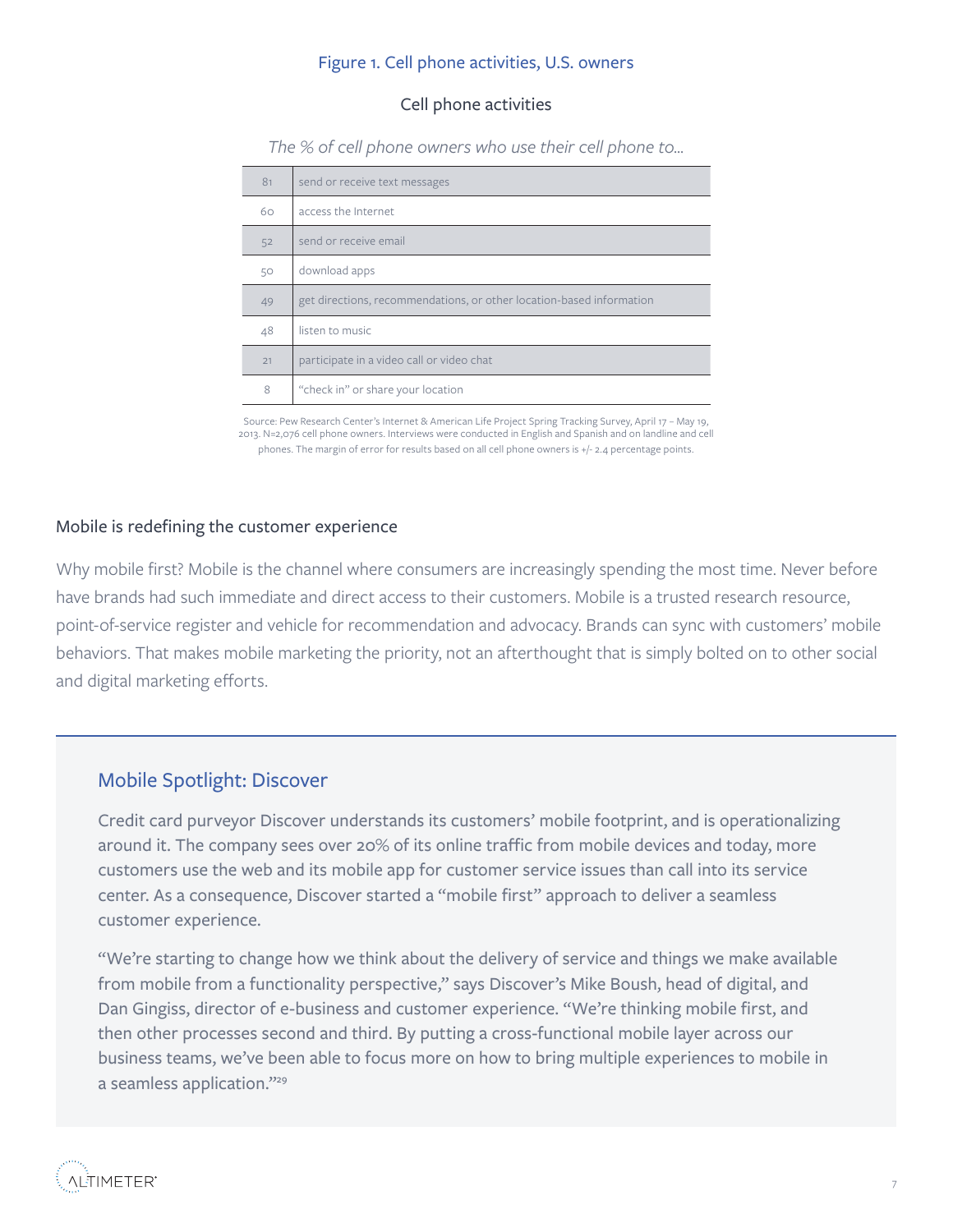## Shift to mobile is prompting shift in budgets

As consumers turn to phones to access the Internet more than their PCs or laptops,<sup>30</sup> mobile has inarguably achieved true "first screen" status. Together, mobile and digital media are the primary channels in which Americans are spending time (5 hours, 46 minutes per day on mobile and digital media vs. 4 hours, 28 minutes per day on TV).<sup>31</sup>

With mobile breathing down the neck of TV, many companies are taking notice by shifting media budgets accordingly. Emarketer forecasts U.S. marketers' spending on mobile advertising (tablets and smartphones) in 2014 will increase 83%, or \$8.04 billion, over the previous year, leading 2014's rise in total U.S. media ad spending.32 The firm expects mobile to make up nearly 10% of all media ad spending by the end of 2014. If that happens, mobile ad spending for the first time would overtake ad spending on newspapers, magazines and radio to represent the third-largest individual advertising placement after TV and desktops/laptops.

Mobile to make up nearly 10% of all media ad spending by the end of 2014<sup>32</sup>

## Mobile Spotlight: Mondelez

Mark Clous, Mondelez International's North American president, shared that the company has in recent years begun applying a more mobile-focused strategy to its more "challenged brands" such as Trident. In 2013, the brand "transformed its media mix," he told Advertising Age, shifting investment "away from TV to more relevant and higher returning digital, mobile, in-store, and out-of-home [executions]." This strategy shift attributed to Trident growing 2 share points in the second half of 2013.<sup>33</sup>

The marriage between mobile and TV, particularly synchronous messaging between the two, has also spawned the term "social TV." However, its value still remains a question. Although more than 75% of TV viewers use smartphones or tablets while watching TV, only 13% say synchronized second-screen content experiences made their viewing experience "much more enjoyable."<sup>34</sup> More popular second-screen behaviors include playing games, chatting with friends, reading news, and searching for products to buy,<sup>35</sup> all of which mirror consumers' normal daily habits. Few jump on a new app, microsite, or community dedicated to providing a synchronized content experience.

## Mobile makes real-time marketing easier

A growing number of brands are also looking to mobile to reach people at precisely the moment they are most likely to purchase. Content synchronicity between a myriad of screens and devices is contingent on a brand's ability to operate in real-time. Real-time marketing (RTM), the strategy and practice of responding with immediacy to external events and triggers, is arguably the most relevant form of marketing, achieved by listening to and/or anticipating consumer interests and needs. Another growing area of real-time marketing in the mobile channel is based on predictive analytics (based on user profile, purchase and browsing history, etc.), often combined with

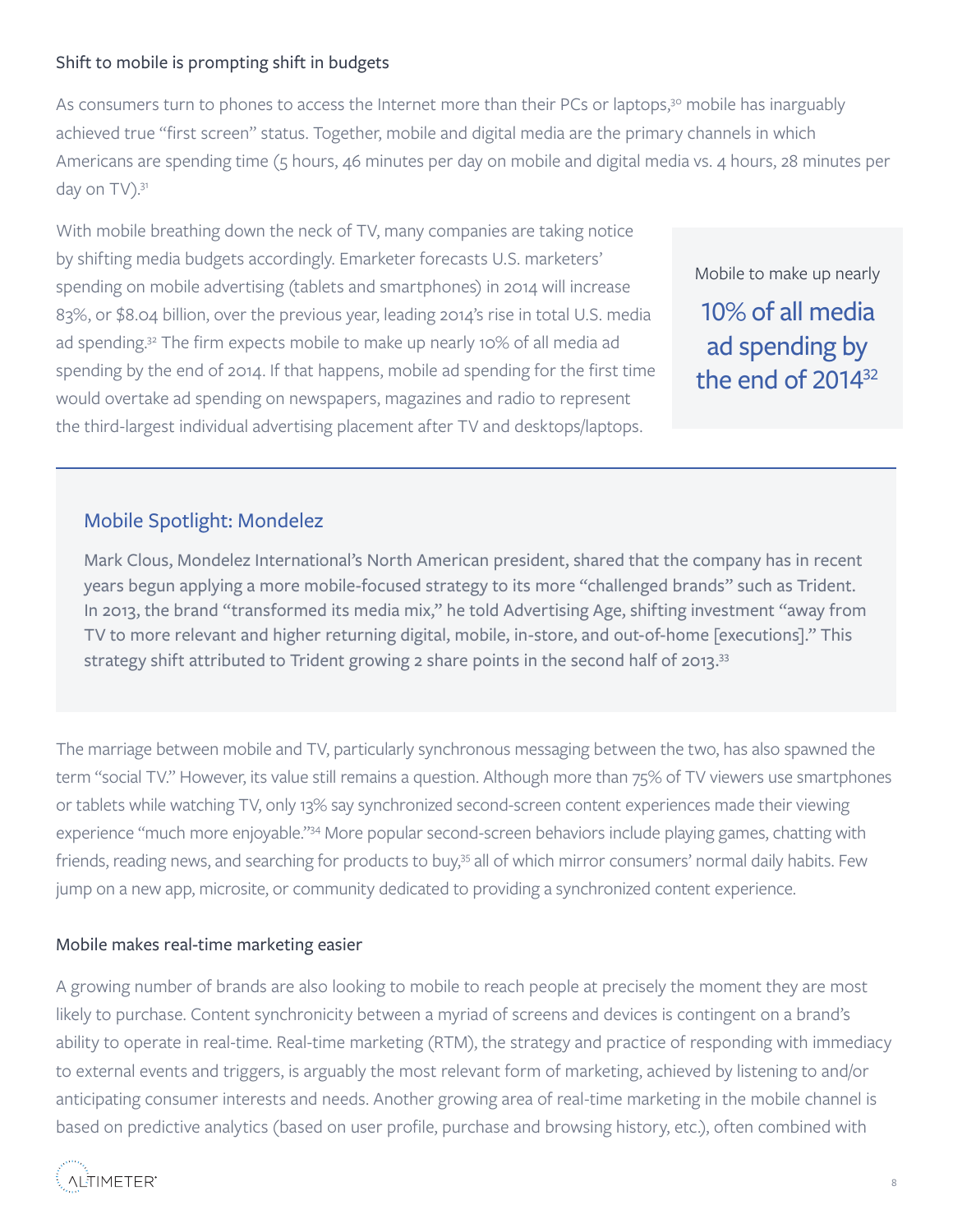other marketing data sets, e.g. marketing automation software.36 RTM is effective as part of a larger branding opportunity, shown to positively impact marketing outcomes (interest, consideration, sentiment, etc.) and bolster other marketing initiatives. With some 83% of marketers boosting their real-time efforts, mobile is an obvious channel for their initiatives.37

Many marketers are also using location and object-based triggers based on technologies such as GPS, NFC and the Internet of Things, even check-ins at specific locations, in real-time to achieve maximum relevancy.

## Mobile Spotlight: Ocean Spray

Ocean Spray used mobile marketing in 2013, in a campaign to reach core consumers when they were on the go. According to Christina Lynch, senior marketing manager at Ocean Spray, their real-time, location-based mobile strategy, "positively strengthened [core consumers'] relationship with our brand and reached them at times when they were more likely to purchase the product."<sup>38</sup>

Location-based technologies may be the focus for some companies in achieving real-time relevance, but relying too heavily on the latest "bright shiny object" could prove problematic in the bigger mobile branding picture. RTM and its relationship to mobile rests on a brand's ability to provide valuable, timely, and relevant messaging to an audience at scale. Mobile's mass engagement, time spent and reach are what ultimately make it a viable brand advertising channel. Great creative and innovative strategies that speak to customer needs will always prevail, regardless of complementary technologies.

Indeed, marketers have seen great success with always-on branding and will want to test carefully for the right real-time marketing opportunities. One of the great promises of mobile is that it provides brand marketers with the opportunity to display their messages on devices where people are most likely to see them. As a result, brands that successfully use mobile in their campaigns are likely to enjoy a healthy return on investment. A study of nearly 50 digital campaigns by research firm Datalogix shows that campaigns that optimize for reach see a 70% increase in ROI (and a 40% increase in ROI when optimizing frequency), proof that it is the delivery of the marketing message to the right consumer, not the click, that creates real value for brand advertisers.<sup>39</sup>

# IV. The Mobile Advantage

Digital marketers who pursue cohesive mobile strategies that span multiple departments, align with enterprise business goals, and positively contribute to the customer experience will find mobile pays off. While rife with challenges, mobile's potential advantages in reaching a highly engaged audience will make the journey worthwhile.

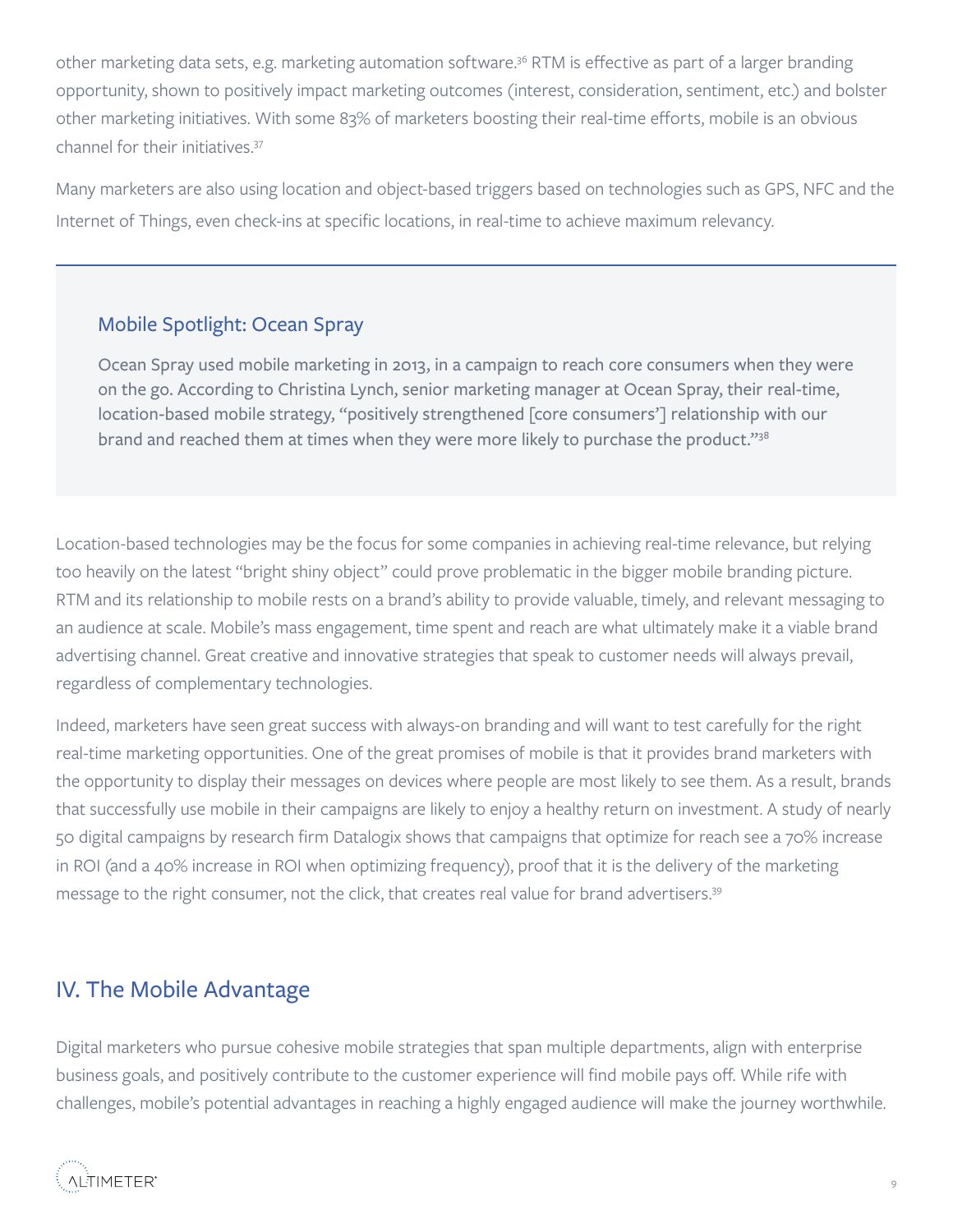Marketers are already seeing results. Last year, 80% of marketers stated a belief that mobile does or will provide ROI. Most success stems from campaigns centered on customer loyalty, exclusive deals and conversation via keyword mining.40 Effectiveness only increases with integration into overall marketing programs.

# 80%

of marketers stated a belief that mobile does or will provide ROI6

Mobile campaign effectiveness boils down to engaging a consumer who is consistently awaiting new communication on their devices. In an era where mobile push notifications are valuable to 68% of mobile app users<sup>41</sup>, marketers must take advantage of opt-in messaging campaigns. Consumers welcome -- often even desire -- the interruption.

It's also important to tailor strategies to behavior. Among apps, Facebook enjoys the greatest usage (75.4% of U.S. app users use its official mobile app, 25.1% use Facebook Messenger), with YouTube trailing close behind (52.7%).<sup>42</sup>

## Mobile makes "targeted reach" an advertising reality

Clearly, digital advertising has the ability to target distinct customer segments and personas with far greater accuracy than traditional media. Mobile takes targeting a step further as devices help brands track customers who share data in exchange for a personalized experience.

"Targeted reach" effectively allows mobile advertisers to target customers individually, at scale. Armed with data from their CRM databases, POS systems, websites, social networks, mobile applications and more, brands (and their vendor partners) can automatically paint detailed portraits of customer subsets, often pinpointing precise triggers for messaging. One trigger is usually location, an ad spend segment projected to surpass non-location targeted advertising by 2017 (see Fig. 2).



## Figure 2. Local vs. National Ad Spend in Mobile

Note: Numbers are rounded

Source: http://blog.biakelsey.com/index.php/2013/11/19/location-targeted-mobile-revs-to-reach-10-8b-by-2017/#.Uwe-X0JdUhQ

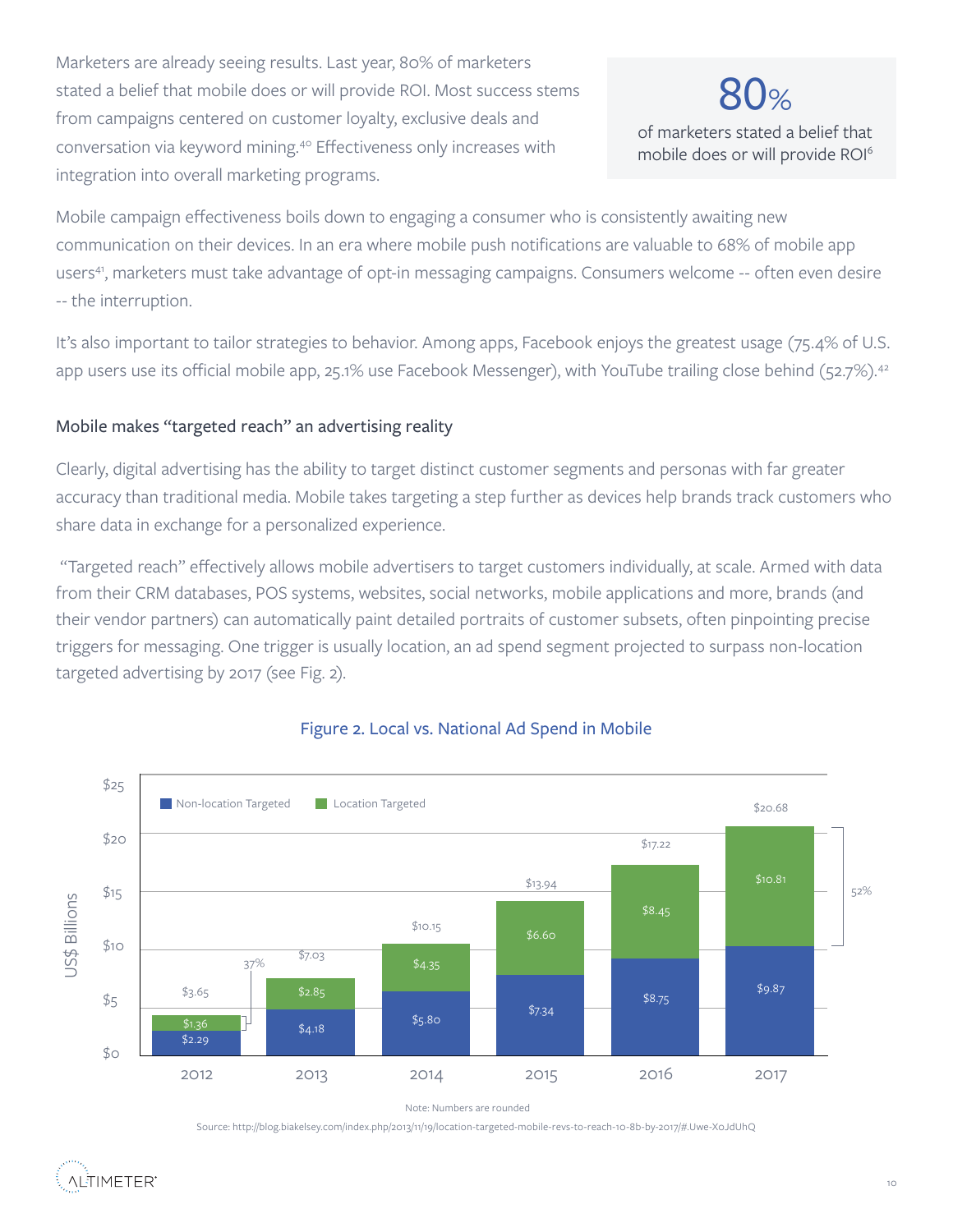Factors driving localized mobile ad adoption include advertiser demand, higher ad performance from location targeted ad campaigns, and resulting increases in mobile ad rates (CPMs, and CPCs). BIA Kelsey predicts that the adoption of mobile-local advertising tactics by national advertisers will also contribute to an increased mobile location-targeted ad spend in upcoming years.<sup>43</sup>

## Mobile offers upper-funnel branding opportunities

Mobile is essential for awareness and consideration. Consumers spend over 15 hours per week researching on mobile devices, and visit mobile websites 6 times per week.44 Most users begin this journey on a smartphone using a search engine or branded mobile site or app. Location is critical, as is immediacy -- the vast majority of consumers intend to purchase in a physical store within an hour of searching on their smartphones. At the base of the funnel, an astonishing 93% of people who use mobile research go on to complete a purchase.<sup>45</sup>

93% of people who use mobile research go on to complete a purchase<sup>45</sup>

### The importance of getting mobile right as screens evolve

As mobile's pervasiveness grows, tablets and other new technologies (e.g. wearable devices) aren't far behind. Marketers armed with sound mobile strategies now will be best prepared to face the transition to future screens. As technology develops, consumer expectations will become more demanding. Brands must set a foundation with mobile that can be adapted to the new devices that will play a role in the customer's journey.

# V. Tackling mobile has its challenges

Despite mobile's great promise for brands, many marketers are having trouble figuring out how to fully adapt to the new trend. For many, it's a question of creating the right organizational structure. Others also wrestle with the challenges with creating mobile strategies that complement and amplify other digital marketing efforts. Holding back greater investment is the fact that measuring mobile's impact remains tricky, as brand can't always accurately attribute mobile exposures to shifts in brand impact such as favorability and purchase consideration.

#### Measuring mobile can be tough

Because there is still a lack of solid cross-screen measurement, there is currently no reliable way to follow consumers across multiple devices, such as the different computers they may access at work and at home as well as their phones and tablets. On many platforms, marketers are therefore unable to glean peoples' interests or demographics, because there is no clear link between these devices. The dearth of solid mobile metrics also makes it challenging to accurately attribute mobile exposures to shifts in brand impact such as favorability and purchase consideration.

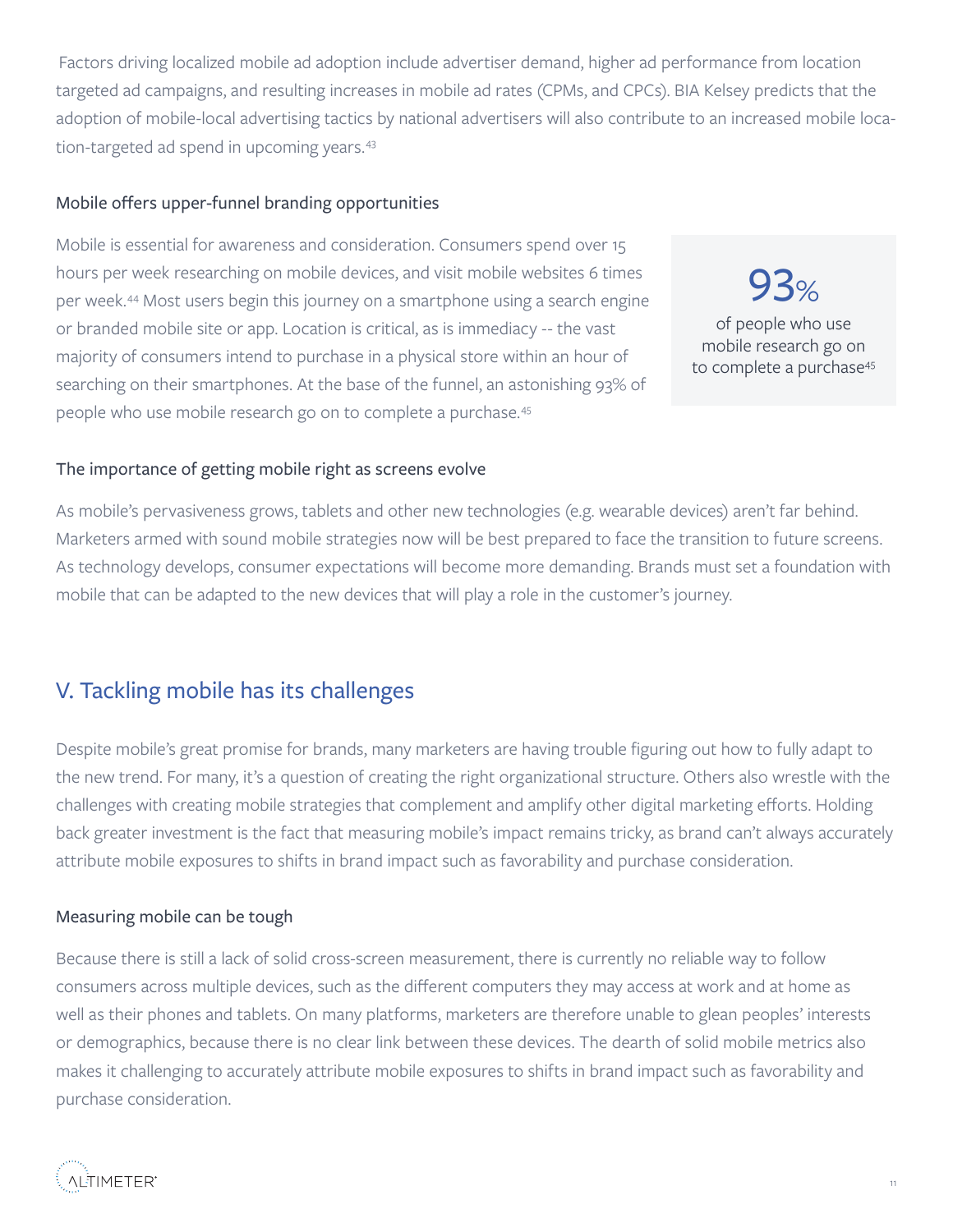Adding to the confusion, many digital metrics are not yet comparable, particularly when pitting mobile against digital and traditional advertising. Mobile metrics typically fall into two camps: Audience measurement and ad effectiveness. Audience measurement may include app downloads, app store rank, revenue per user (RPU), lifetime value (LTV), conversion rates and session length,<sup>46</sup> while advertising effectiveness is still measured in more traditional metrics such as awareness, affinity, consideration, conversion, purchase intent and click-throughs.<sup>47</sup> This can lead to challenges when marketers attempt to prove the true value of engagement from one campaign to the next. Add in form differences-mobile web vs. mobile app vs. SMS-and metrics become more complicated, making meaningful comparisons nearly impossible.

Data gathering and related technology can also cause headaches. Typically, technology solutions focus on measuring one group of metrics or the other, or lack mobile measurement solutions altogether. Marketers can also run into challenges in getting data from various sectors of the mobile ecosystem: carriers, publishers, social networks, retailers and privately held data. This leaves mobile teams scrambling to prove mobile's worth and bottom-line impact against more established marketing efforts with accepted metrics, KPIs and accessible data streams.

### Internal organizations aren't set up for mobile

As mobile usage soars, brands still struggle to find a home for it within their departmental infrastructures. For some companies, it's its own department. At others it's grouped into digital, marketing, communications, or ecommerce, or split between multiple groups with no real champion.

When not approached in an interconnected fashion, mobile can remain a puzzle to marketers who don't see the full picture of their customers' journey and device use. This trend toward channel isolation is something we've seen before and would be more than a little remiss to repeat. Ten years ago, the Internet marketing team was cordoned off from other marketing functions. Somewhat alarmingly, history is not something marketers have learned from, but rather are repeating.

To succeed, mobile must become part of a brand's DNA, with its unique properties strategized for proactively rather than tacked on reactively.

## Mobile Spotlight: GE

GE has dealt with these challenges by creating a mobile center of excellence, headed by Director of Global Digital Strategy Andrew Markowitz. Ideas for mobile initiatives are actively solicited from across all marketing disciplines, rapidly vetted, and very quickly deployed.

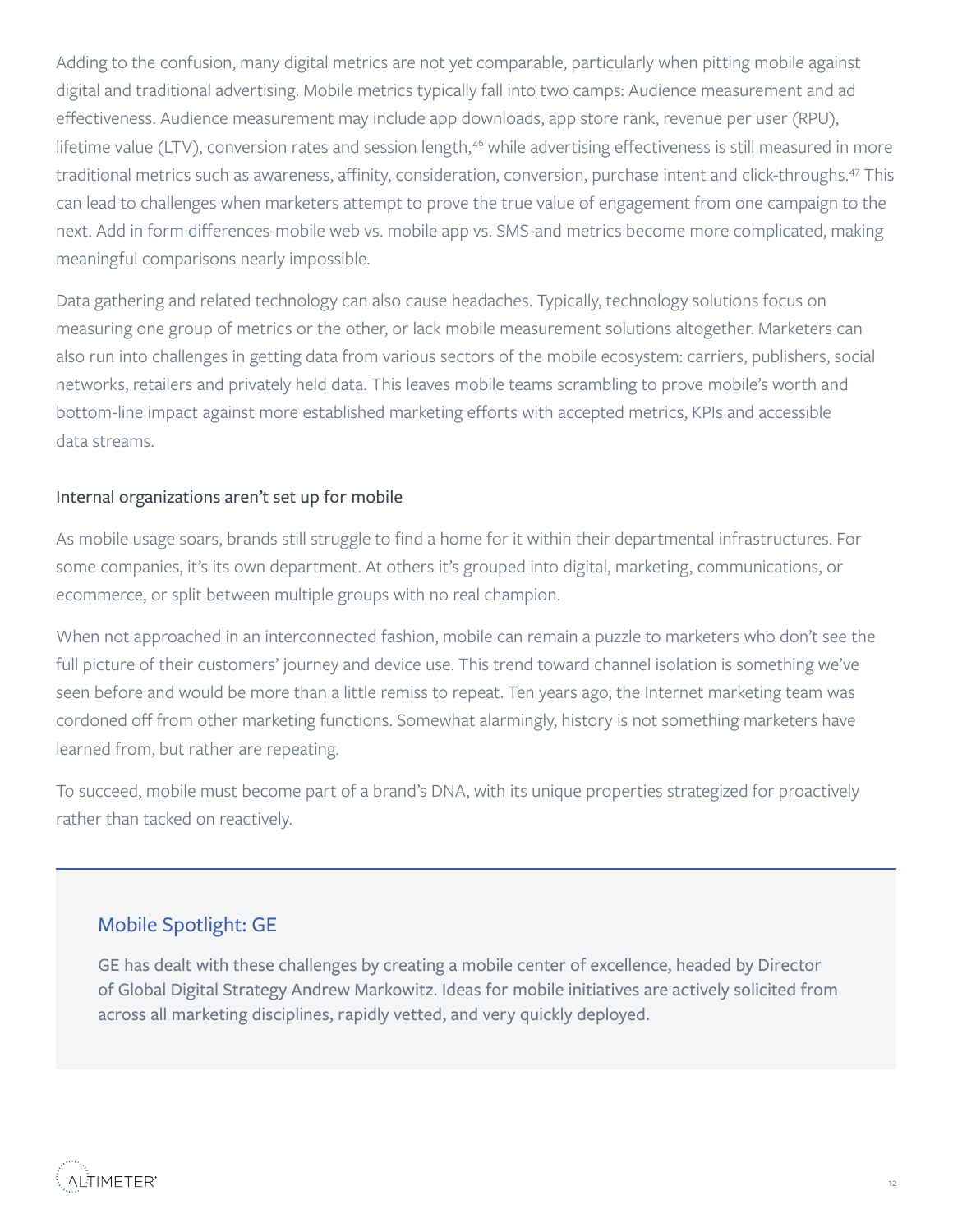### Mobile strategies lack cohesion

There are common challenges that marketers face in building a mobile strategy. The lack of an impetus to spark action, support and budget allocation leaves executive leadership questioning mobile's value. While consumers are increasingly mobile and rely on devices for everyday purchase decisions, it can still be difficult to make the case to the C-suite that mobile is a critical addition to a results-driven marketing arsenal. Mobile champions require customer data at their fingertips to prove target audiences are moving into mobile and that it's a viable channel for deepening engagement and shifting brand metrics beyond traditional advertising, marketing, digital, and social efforts.

Mobile requires a leader at the helm to ensure it's integrated into every step of the customer experience. The ideal internal champion can cross departmental lines to encourage a "mobile first" mindset among all groups who touch customer experience. This is often the chief digital officer, chief marketing officer or another senior leader within these departments who's responsible for multiple parts of the customer experience.

## Ad products aren't always keeping pace

Mobile banner ads can be faced with the same engagement challenges as online banners, but with even lower effective CPM (\$0.75 to \$3.50, respectively<sup>48</sup>) on average. This is in part due to the fact that half of mobile ad clicks are accidental.49 Native advertising across mobile platforms faces its own challenges, with brands struggling to advertise at scale among multiple publishers and social networks.<sup>50</sup> Add RTM to the mix, and it's a recipe for optimization nightmares. There are solutions in social network mobile ad offerings. Facebook, Twitter and Instagram provide mirrored ad experiences, regardless of PC or mobile access point. This, combined with demand for prime mobile real estate, actually contributes to a higher CPM on Facebook mobile ads than their non-mobile counterparts, according to TBG Digital.<sup>51</sup>

Brands typically turn to agencies and vendors to help solve the mobile ad puzzle. Outsourcing for expertise is a smart move when product offerings change so quickly and new formats arise faster than creative can be drafted. By letting partners take the wheel tactically, companies can stay focused on mobile innovation and strategies around the customer journey.

When tackling new ad formats, creative must be at the table to consider how, where, and when ads are consumed. It can be difficult to pinpoint these moments in the customer journey, and providing relevant, immersive creative experiences and messaging can suffer as a result. Brands that understand their customers' mobile behaviors and invest in journey-mapping personas will reap the most benefits and have the easiest time producing creative that adds to the experience, engages consumers, and provides value.

Seamless design integration of mobile ads on social networking apps adds to overall effectiveness. Facebook's ad product can take up nearly the entire mobile screen in peoples' News Feeds. When done right, brand messages can be a natural fit among peoples' other News Feed updates from friends and family. Conversely, when applying the traditional online banner ad format to mobile marketing, consumers are faced with an experience and format that ultimately detracts from the brand and occupies precious screen real estate.

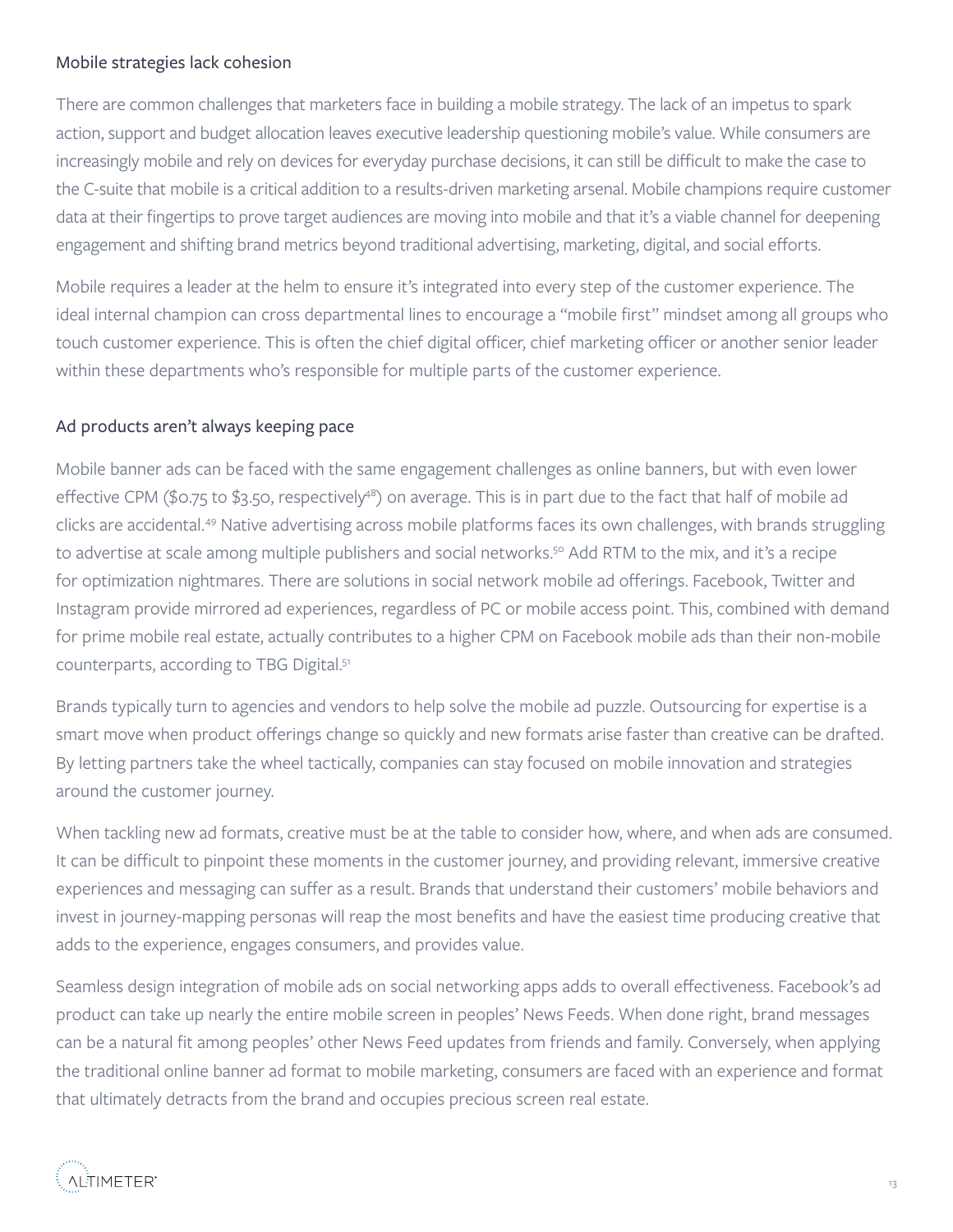# VI. Best Practices

To maximize the benefits of mobile, marketers should consider focusing on 4 key areas, including ensuring that mobile marketing aligns with overall brand goals using solid measurement strategies. Marketers will also want to organize for mobile by integrating the practice into their broader marketing initiatives. Mobile should be part of an integrated strategy, which will be most easily accomplished when mobile has a strong internal champion. Lastly, mobile marketing should be part of a coordinated content approach so that a brand's message, voice and identity are clear, consistent and recognizable across different media.

## Align mobile marketing with brand goals

As was the case with early online display advertising, mobile advertising was initially measured primarily against traditional direct marketing benchmarks. Brand advertising of any kind, mobile included, can and should be measured across brand goals such as awareness, sentiment, purchase consideration, propensity to recommend and other brand metrics.

While cookies remain key to web-based measurement, marketers will have to adopt new measurement practices to accurately measure the impact of their campaigns in an increasingly multi-device world. To determine important questions whether a campaign reached the right people and had the desired impact on brand, marketers will want to consider deploying alternatives to cookies such as device IDs. Another alternative could include stable IDs, which are IDs that have been used at least once in the last 30 days and are tied to one person rather than multiple devices and browsers.

These alternatives will enable marketers to better research customers' mobile behaviors: where and when devices are used, in what ways, in each step of their purchase decision. This will lend to the most effective strategies and give clarity of focus when allocating budget and resources to mobile application, content marketing, RTM, and location-based mobile marketing endeavors. Without data, marketers too easily fall into mindset of treating mobile as a "nice to have" and allowing traditional marketing efforts take center stage, even if they're not in line with customer preferences.

Campaigns should be continually tested and optimized toward familiar metrics, e.g. sales frequency, brand lift and brand recall. Establishing specific campaign goals upfront is essential. Goals create team cohesion, inform what

## Mobile Spotlight: Chrysler Group

Chrysler Group invests in studying its target audiences' mobile behaviors to influence the success rates of mobile campaigns. "We know that video, photography and research are the core tasks that consumers most want to interact with in a mobile experience," explains Chrysler Group's Director of Media and Social Media Susan Thomson in an interview with MobileMarketer. Insight into specific engagement patterns allows Chrysler to make more informed decisions when it's time to structure paid search and advertising campaigns.52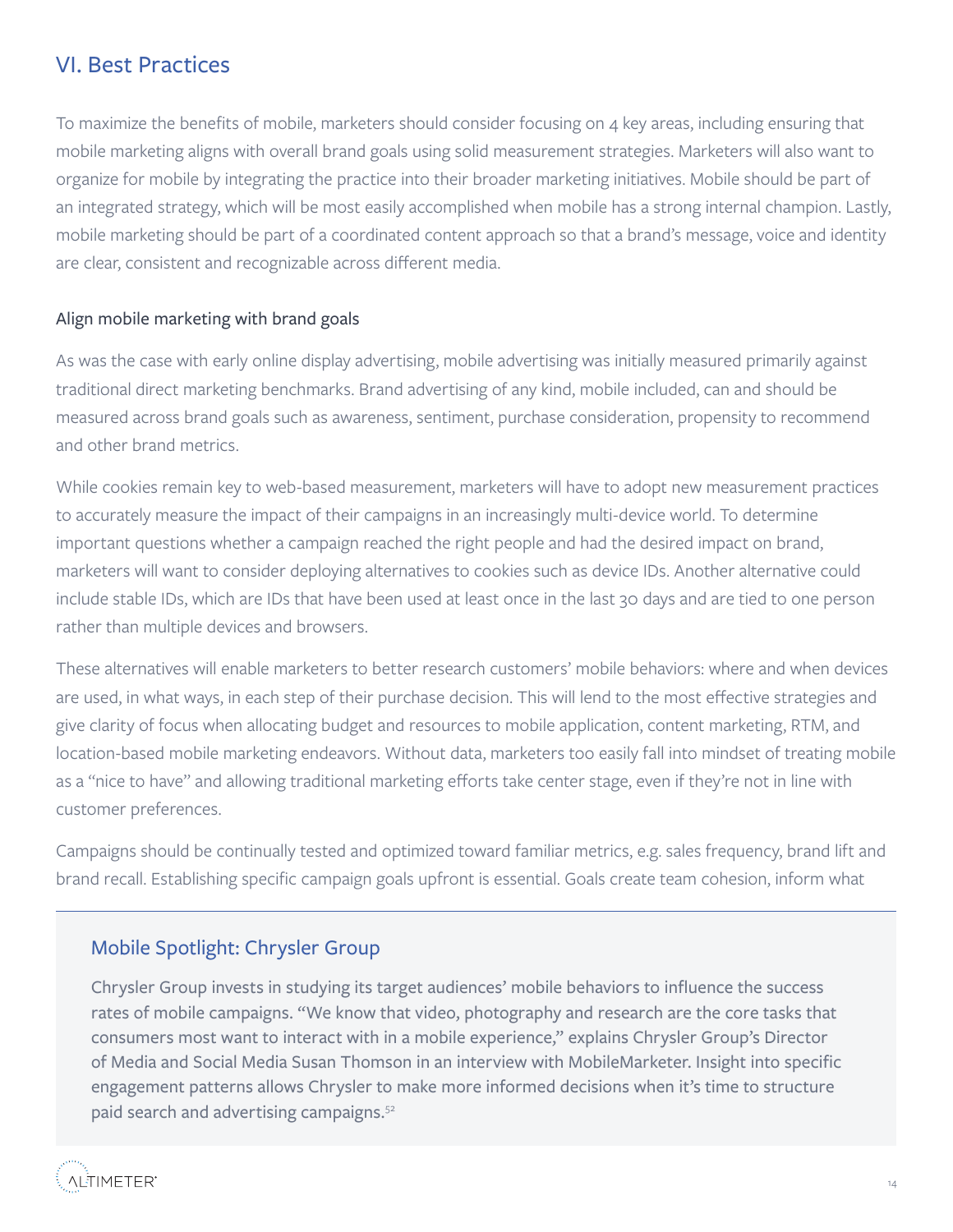metrics matter, and provide direction for optimization. Millward Brown has found "clear evidence" that mobile campaigns have greater brand impact than online campaigns on desktop.<sup>53</sup>

## Organize for mobile

Mobile branding is part of an integrated paid, owned and earned media strategy. As such, mobile cannot be decoupled from existing digital, brand or marketing strategies, or from other marketing teams. We've repeatedly seen initiatives falter when "digital," "web" or "social media" were isolated in silos.

It's critical that brands approach mobile in a holistic fashion, allowing execution to span beyond the limitations of utility-based efforts such as shopping apps. Smashing the silos between media, brand, mobile, digital and social teams is critical to achieve marketing goals.

Mobile is already a ubiquitous media channel that cannot and must not be segregated from other marketing initiatives. Mobile is indisputably established as a digital channel, social media channel, advertising medium and screen. Consumers view mobile as simply media. Brands must adopt that outlook, too.

## Make mobile part of an integrated strategy

## Mobile Spotlight: Anheuser-Busch

Companies like Anheuser-Busch understand the importance of involving multiple departments in a cross-functional mobile strategy. Lucas Herscovici, vice president of digital marketing for North America, ensures all members of the marketing team, insights teams and partners possess a mutual understanding of mobile trends, technologies, and opportunities before coming together to identify winning mobile strategies. "Then, we look at areas where consumer behavior can be influenced or thoughtfully 'disrupted' in a way that meets objectives and drives the business," he explains. "It's not until then that we develop seamless, utilitarian experiences and content that enhance, not detract from, the customer journey."54 Mobile must become part of a brand's DNA, with its unique properties strategized for proactively rather than tacked on reactively.

## Mobile Spotlight: Starbucks

Starbucks Chief Digital Officer and EVP Digital Ventures Adam Brotman led a journey mapping effort that resulted in the creation of a global customer experience (CX), illustrating what a customer journey looks like today, and where it's headed in the future. It includes swim lanes for mobile, loyalty, payment and all other interconnected efforts to keep mobile at the foundation of crucial decisions that impact cross-functional strategies.55

The mobile phone is the most personal device in a consumer's life. It's taken everywhere, and brands must treat it

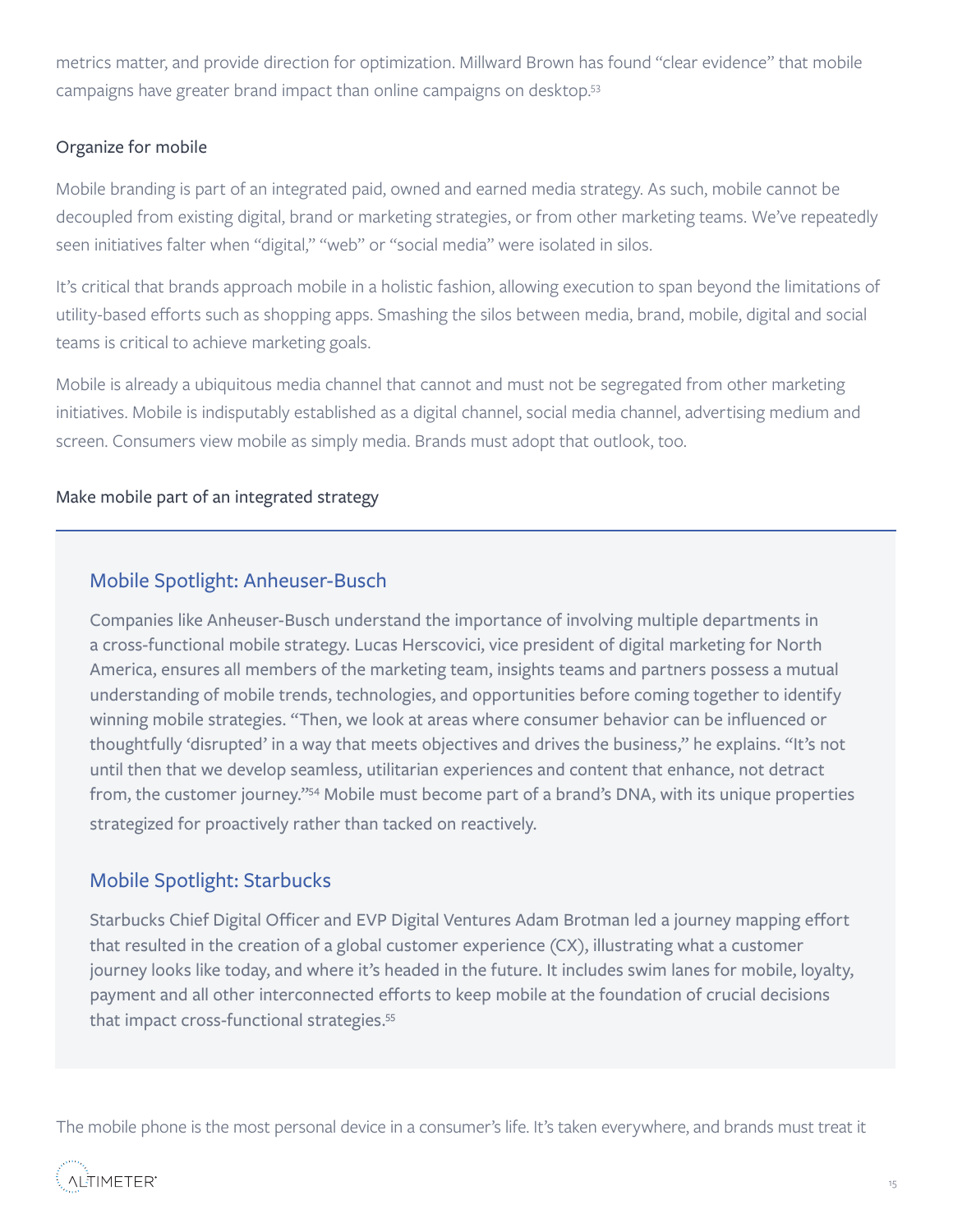as a privilege and honor to have access to this level of personalized contact. In social channels in particular, brand messaging often appears between consumers' most meaningful life moments. This highly personal proximity can contribute greatly to effectiveness (ads delivered in a native format such as Facebook's linear News Feed format generate an 18% higher lift in purchase intent and a 9% higher increase in brand affinity than ads delivered in a banner format).<sup>56</sup> Mobile strategies must be seamlessly integrated into existing marketing strategies and customer experience efforts in order for brands to build engagement and to maintain a respectful relationship with consumers.

## Mobile Spotlight: Intuit

Intuit's solution lies in its "social and mobile center of excellence." Former Global Head of Social, Mobile, and Emerging Media Adrian Parker (now with Patrón Spirits Company) joined the 2 marketing teams in 2012 to solve for seamless multi-channel marketing. "Our focus is around topline inbound marketing tactics that engage, inform, and educate our clients," he shares. His counterpart was on the digital team, once clients converted to a subscriber or customer via Parker's team's efforts, they were passed to digital where the focus is on contact strategy and creating a seamless experience through all digital touch-points, including mobile<sup>57</sup>

Creating this coordinated approach requires a strong internal champion-often a chief digital officer, chief marketing officer, or another senior leader for mobile, allowing that executive to rally the organization around mobile strategy.

## Mobile Spotlight: Sephora

Sephora created a seamless customer experience by putting Julie Bornstein in charge of both digital and marketing, making her effectively the company's CDO and CMO. Bornstein oversees both departments, as well as in-store marketing and in-store digital and mobile efforts<sup>58</sup>

## Adopt a coordinated content approach.

Mobile creates additional demands for content. Form factors and limited screen real estate lend themselves to less interruptive "pull" campaigns that attract consumers with content that is useful, informative or just plain entertaining. This can span a wide range of potential executions, including native advertising, socially driven forms of advertising and branded apps.

Strong content coupled with an integrated media approach can help orchestrate "surround sound" for a brand where, in a cacophonous media landscape, a brand's message, voice and identity are clear, consistent, recognizable and consistently and often synchronously reinforced across devices and screens-often in real time.<sup>59</sup>

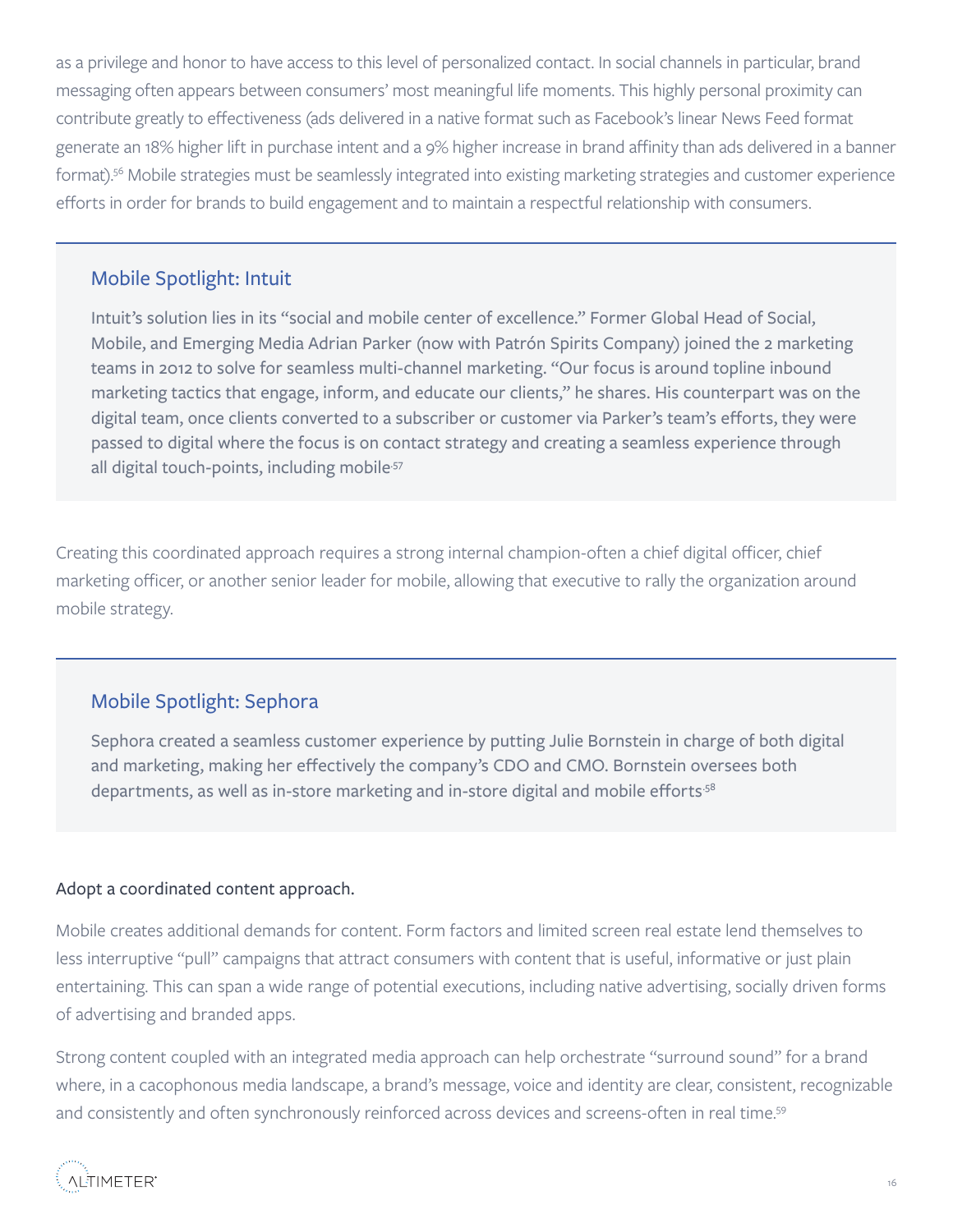To achieve this, brands must align internal teams and departments to work harmoniously, regardless of silos, while at the same time aligning agency and vendor partners to ensure they, too, strive toward common goals.

## Mobile Spotlight: Coke

"From a Coke [brand] perspective, we sit in partnership across strategic, creative, executional, and implementation cycles, involving communication among the groups collaborating across all of those. Sometimes the voice leans in favor of one, sometimes the other, but we always have these teams working together around the brand position," asserts Coca-Cola's former VP of Global Advertising Strategy & Creative, Jonathan Mildenhall, now the chief marketing officer at Airbnb.

## Mobile Spotlight: Wendy's

This coordinated content approach is exemplified by Wendy's launch of its "pub-style" Pretzel Bacon Cheeseburger in 2013. The campaign featured outlandish music videos of professional singers and famous celebrities singing song lyrics derived from content about the burger that people had published on popular digital networks. While the cross-channel campaign included television and other advertising, the short, catchy videos were optimized for mobile, where Wendy's core U.S. audience of 18- to 34-year-olds spends its time. The brand used Facebook as its primary media, delivering 75% of impressions in peoples' mobile News Feeds and reaching 85 million people. For Wendy's, this campaign became the "biggest moment since 'Where's the Beef?"<sup>60</sup>

# VII. About the Authors

## Rebecca Lieb, Industry Analyst

Rebecca Lieb (@lieblink) is an analyst at Altimeter Group covering digital advertising and media, encompassing brands, publishers, agencies and technology vendors. In addition to her background as a marketing executive, she was VP and editor-in-chief of the ClickZ Network for over seven years. For a portion of that time, she also ran Search Engine Watch. She's written two books on digital marketing: The Truth About Search Engine Optimization (2009) and Content Marketing (2011). Rebecca blogs at http://www.rebeccalieb.com/blog.

## Jaimy Szymanski, Senior Researcher

Jaimy Szymanski (@jaimy\_marie) is a senior researcher with Altimeter Group where she examines how organizations utilize disruptive technologies to achieve business advantage. She has contributed to several research reports on topics ranging from content marketing to social business strategy to native advertising. Jaimy has also provided research and advisory for Fortune 500 companies in the telecomm, travel, pharmaceutical, financial, and technology industries. She blogs at http://www.jaimyszymanski.com.

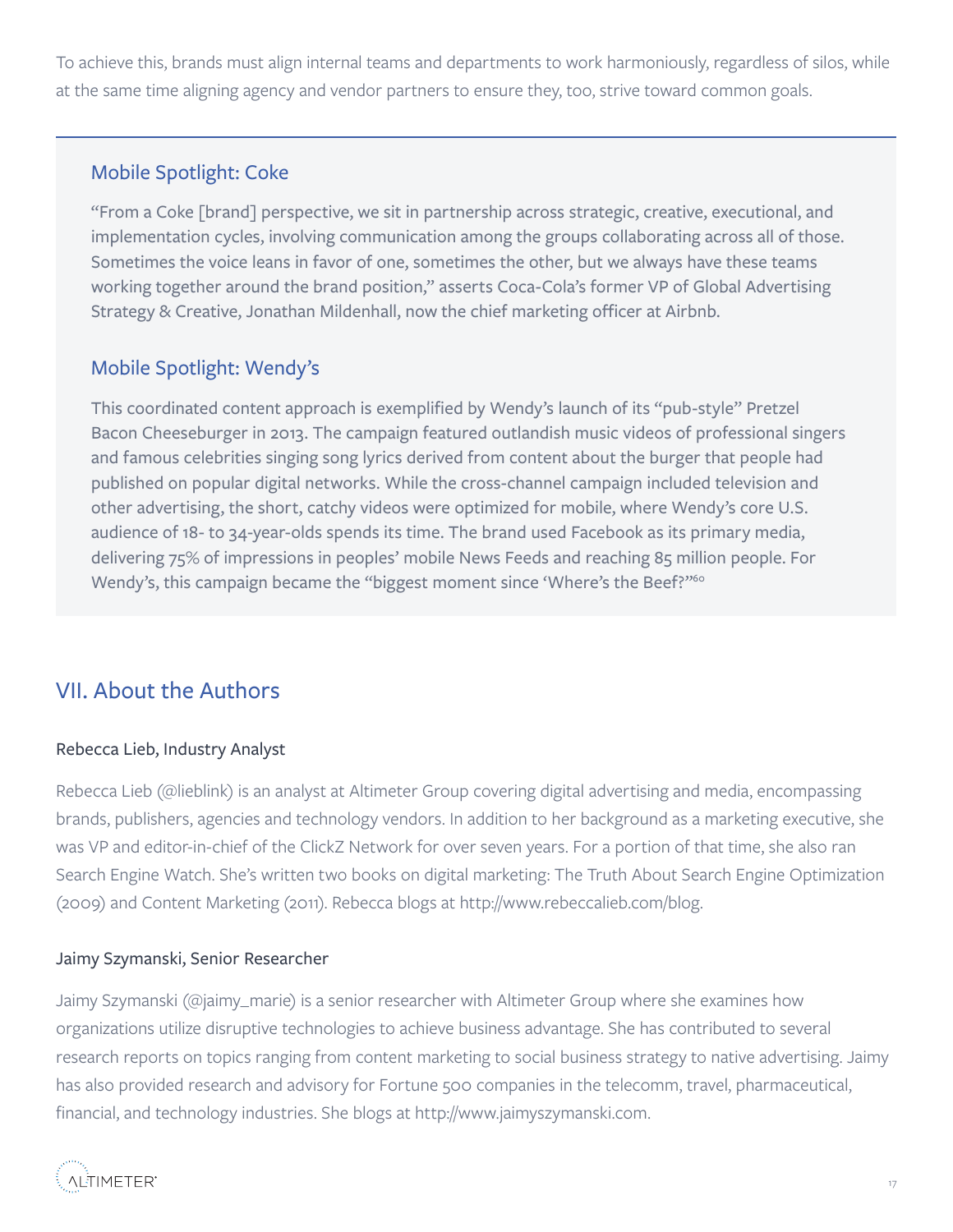# VIII. Endnotes

1 comScore Major Mobile Milestones in May: Apps Now Drive Half of All Time Spent on Digital

https://www.comscore.com/Insights/Blog/Major-Mobile-Milestones-in-May-Apps-Now-Drive-Half-of-All-Time-Spent-on-Digital June 25, 2014. United States

2 Emarketer, "Total US Ad Spending to See Largest Increase Since 2004<mark>"</mark><br>http://www.emarketer.com/Article/Total-US-Ad-Spending-See-Largest-Increase-Since-2004/1010982#sthash.DDmAHli5.dpuf

July 2014, US only

- 3 Johnson, Laura, "Is cross-screen marketing the new mobile-first?" Mobile Marketer, October 2013. http://www.mobilemarketer.com/cms/news/strategy/16455.html
- 4 Flurry, "Mobile Phone Addicts Open Apps up to 60 Times a Day." CompareMyMobile.com, 2014.
- 5 ExactTarget: 2014 State of Marketing. 2013.

6 Ibid.

- 7 Google and Nielsen. "Mobile Path to Purchase: Five Key Findings." November 2013. http://www.thinkwithgoogle.com/research-studies/mobile-path-to-purchase-5-key-findings.html.
- 8 comScore, Mobile Metrix 2.0 Key Measures, May 2014, U.S. only.
- 9 comScore Major Mobile Milestones in May: Apps Now Drive Half of All Time Spent on Digital https://www.comscore.com/Insights/Blog/Major-Mobile-Milestones-in-May-Apps-Now-Drive-Half-of-All-Time-Spent-on-Digital June 25, 2014. United States
- 10 Facebook proprietary data, June 2014.
- 11 PewResearch Internet Project. "Mobile Technology Fact Sheet." http://www.pewinternet.org/fact-sheets/mobile-technology-fact-sheet/. January 2014.
- 12 comScore. "Media Metrix Multiplatform April 2013." comScore Mobile Metrix, April 2013.
- 13 PewResearch Internet Project. "Mobile Technology Fact Sheet." http://www.pewinternet.org/fact-sheets/mobile-technology-fact-sheet/. January 2014.
- 14 Tode, Chantal. "Ogilvy exec: Second-screen experiences will have a "massive" impact." Mobile Marketer, September 2013. http://www.mobilemarketer.com/cms/news/advertising/16149.html
- 15 GFK, "Finding Simplicity in a Multi-Device World," Commissioned by Facebook, November-December 2013.
- 16 Sharethrough/IPG Medial Labs, "Ad Effectiveness Study Reveals Native Ads Drive More Attention and Brand Lift Over Traditional Display," May 2013
- 17 Smith, Aaron, "The Best (and Worst) of Mobile Connectivity." Pew Internet, Nov. 2012. http://www.pewinternet.org/2012/11/30/the-best-and-worst-of-mobile-connectivity/
- 18 Facebook, 2nd Quarter 2014 Earnings, US Only
- 19 Ibid.
- 20 Mobile Posse and Phoenix Marketing. "The Home Screen." November 2013.
- 21 Flurry, "Mobile Phone Addicts Open Apps up to 60 Times a Day." CompareMyMobile.com, 2014.
- 22 Altimeter Group interview with MRY.
- 23 ExactTarget: 2014 State of Marketing. 2013.
- 24 Econsultancy. "60 % of businesses plan to increase marketing budgets in 2014." http://econsultancy.com/blog/64289-60-of-businesses-plan-to-increase-marketing-budgets-in-2014-infographic. 7 February 2014. Global.

25 Ibid.

- 26 Altimeter Group interview with American Express. March 2014.
- 27 Millward Brown, "AdReaction: Marketing in a Multiscreen World." 2014. http://www.millwardbrown.com/adreaction/2014/report/Millward-Brown\_AdReaction-2014\_Global.pdf. Global.
- 28 PewInternet. Mobile Technology Fact Sheet. http://www.pewinternet.org/fact-sheets/mobile-technology-fact-sheet/. United States.
- 29 Altimeter Group interview with Discover. November 2013.
- 30 PewInternet. Mobile Technology Fact Sheet. http://www.pewinternet.org/fact-sheets/mobile-technology-fact-sheet/. January 2014. United States.
- 31 eMarketer. "Digital Set to Surpass TV in Time Spent with US Media." http://www.emarketer.com/Article/Digital-Set-Surpass-TV-Time-Spent-with-US-Media/1010096#owh0E6yjJAXAqsDL.99. 1 August 2013. United States.
- 32 Emarketer, "Total US Ad Spending to See Largest Increase Since 2004" http://www.emarketer.com/Article/Total-US-Ad-Spending-See-Largest-Increase-Since-2004/1010982#sthash.DDmAHli5.dpuf July 2014, US only